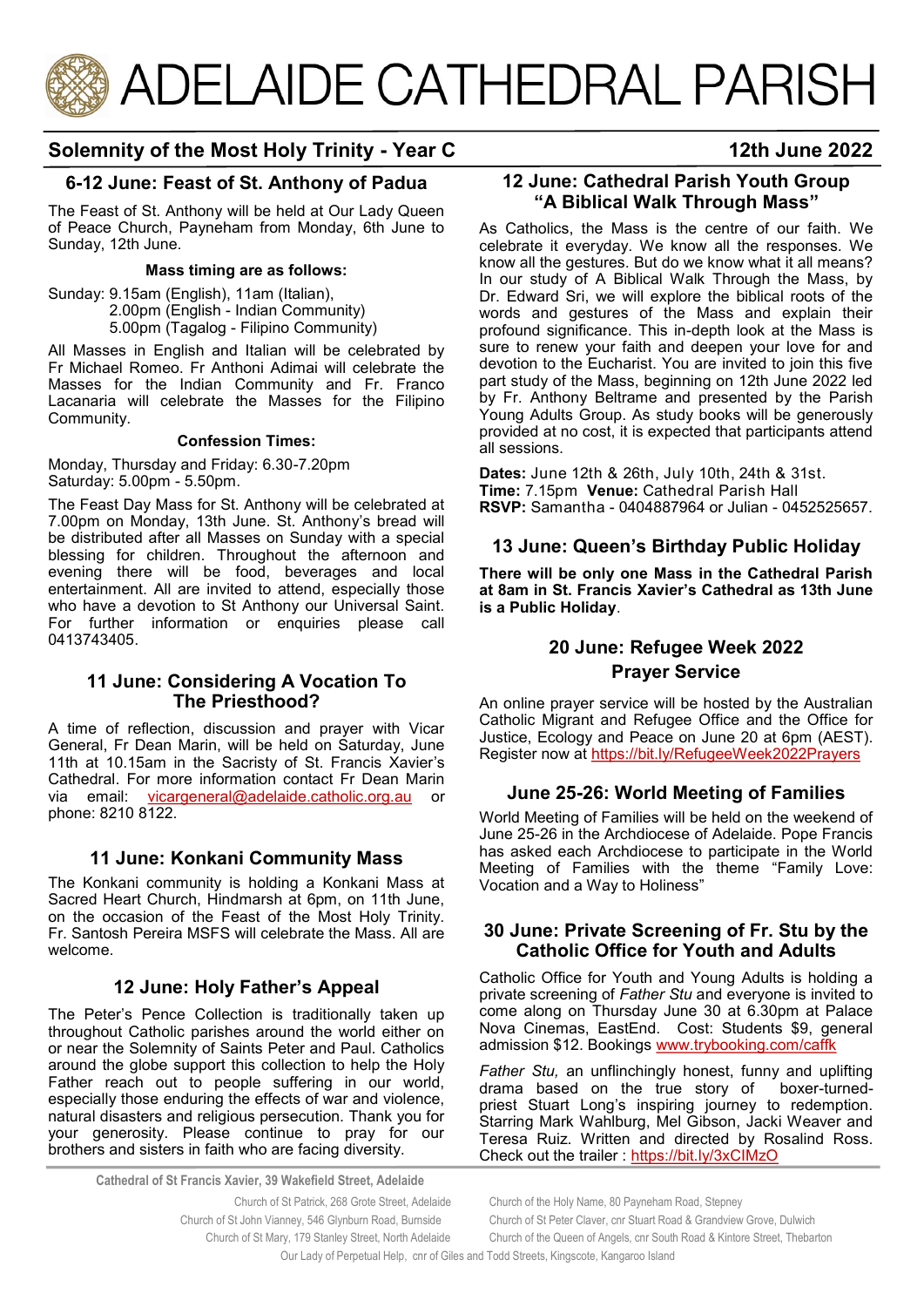# **ADELAIDE CATHEDRAL PARISH**

**Administrator** Fr. Anthoni Adimai SdM **Assistant Administrator** Fr. Peter Rozitis

**Archbishop of Adelaide Archbishop Patrick O'Regan Latin Mass Chaplain** Fr. Michael McCaffrey, FSSP

**Parish Office** (across the lawn from the Cathedral) Mon to Fri: 9.30am–4.30pm • 8210 8155 39 Wakefield St (corner of Wakefield and King William St) Adelaide SA 5000.

Mailing: GPO BOX 1364, Adelaide SA 5001. acp@adelaide.catholic.org.au • www.adelcathparish.org

Parish newsletter: www.adelcathparish.org/news-events/ weekly-newsletters.

| <b>Aboriginal Catholic Ministry</b> |           |
|-------------------------------------|-----------|
| <b>Otherway Centre</b>              | 8362 3185 |
| <b>Cathedral Parish Music</b>       | 82108128  |

**Any emergency requiring a priest**• 0417 080 955 **Pastoral Care:** Visitation and Communion can be arranged for parishioners who are ill. Please call the Office: 8210 8155.

#### **Normal Mass Timings**

REFER TO PARISH WEBSITE FOR HOLY WEEK SCHEDULE

#### *St. Francis Xavier Cathedral, Adelaide*

| <b>Sunday Masses</b>                                                              | Sat:6pm(Viqil)<br><b>Sun: 7am, 9am, 11am,</b><br>2.30pm (African), 6pm             |
|-----------------------------------------------------------------------------------|------------------------------------------------------------------------------------|
| <b>Weekday Masses</b>                                                             | <b>Mon - Fri</b> : 8am, 12.10pm & 5.45pm<br><b>Sat: 8am, 11.30am</b>               |
| <b>Public Holidays</b>                                                            | 8am ONLY at the Cathedral.                                                         |
| <b>Confessions</b>                                                                | <b>Mon, Wed, Fri: 11-12 noon, 5-5.30pm</b><br><b>Sat:</b> 12 noon-1pm, 4.30-5.30pm |
| <b>Holy Hour</b>                                                                  | <b>Tues: 6.30pm, Fri: 11am</b>                                                     |
| <b>St Mary's, Lower North Adelaide</b><br>Tues and Fri: 8am<br><b>Sun: 9.30am</b> |                                                                                    |

*Queen of Angels, Thebarton* **Wed:** 8.30am **Sat: Confessions:** 5.45pm | **Vigil**: 6pm **Sun**: 9.30am

*St John Vianney, Burnside* **Tues and Thu**: **Mass**: 9am | **Confessions**: 9.30am **Sun**: 9am

*St Peter Claver, Dulwich* **Wed**: 9am, **Fri**: 11am **Confessions:** 11.30am **Sat: Confessions:** 5.30pm | **Vigil:** 6pm **Sun**: 11am

*Holy Name, Stepney* **Sun:** 11am

*St. Patrick, Grote Street, Adelaide* **Sun:** 10.30am (Croatian) 4.00pm (Portuguese) ONLY 1st and 3rd Sunday

*Our Lady of Perpetual Help, Kangaroo Island* Sun: **Confessions:** 9:00 am | **Mass**: 9.30 am

**Please contact the Parish Office for Baptism & Wedding bookings.**

# **WORSHIP**

**Entrance Antiphon:** Blest be God the Father, and the Only Begotten Son of God, and also the Holy Spirit, for he has shown us his merciful love.

**First Reading:** Proverbs 8:22-31.

**Responsorial Psalm:** O Lord, our God, how wonderful your name in all the Earth!

**Second Reading**: Romans 5:1-5.

**Gospel Acclamation:** Alleluia! Alleluia! Glory to the Father, the Son and the Holy Spirit: to God who is, who was and who is to come. Alleluia!

**Gospel:** John 16:12-15.

**Universal Prayer Response**: Grant this, Almighty God. **Communion Antiphon:** Since you are children of God, God has sent into your hearts the Spirit of his Son, The Sprit who cries out: Abba, Father.

#### **\*\*\*\*\*\*\*\*\*\*\*\*\*\*\*\*\*\*\*\*\*\*\***

**Next week: The Most Holy Body and Blood of Christ.** 

**First Reading:** Genesis 14:18-20. **Second Reading:** 1 Corinthians 11.

**Gospel:** Luke 9:11-17.

#### **\*\*\*\*\*\*\*\*\*\*\*\*\*\*\*\*\*\*\*\*\*\*\***

# **11 June: 11am Mass for the Catenian Association - Adelaide City Circle**

The Catenian Association of Australian Adelaide will be celebrating the Inauguration of the Adelaide City Circle at the 11am Mass on 11th June in the Cathedral. All are welcome.

# **Liturgies & Activities (13th - 19th June)**

**Mon** St. Anthony of Padua. **Sun** The Most Holy Body and Blood of Christ.

# **Prayer Requests**

*Recently Deceased:* John Majeric and Bruno Cirjak

*Deceased Anniversaries*:

**Cathedral:** Noel Jacob Sempo, Linden Forbes, Henry, Enid Fernandez, Alick Haddad and Saviour.

**Queen of Angels:** Ielasi family (Antonio, Rosario & Caterina) and Saverio & Anna Sergi.

**Holy Name:** Giovanna Iadanza.

**St. John Vianney/St. Peter Claver:** Huang & Wu families, Henry & Ruth Wiritsch, Judith Hogg, Louis Yuisowaqa, Nora & Brian Regan, Peg & Nancy Flannery. Salter and Hopkins families.

# **Prayers Requests for the Sick**

Bruce Palmer, Ester Mendoza, Jacob Dylan, Anton Sylvester, Antonio Romeo, Emily Swan, Teresita Agravante, Amy Lopez, Angelina Musico, Anna Fiocco, Julie Nelson, Elijah Oleta, Paul Nowak, Stefano Scambiatterra, Agnes Sobida Liat, Bebut & Stella Alquizola, Shamie Legaya, Msgr. Robert Egar, Joji Estrada and Richard Murphy.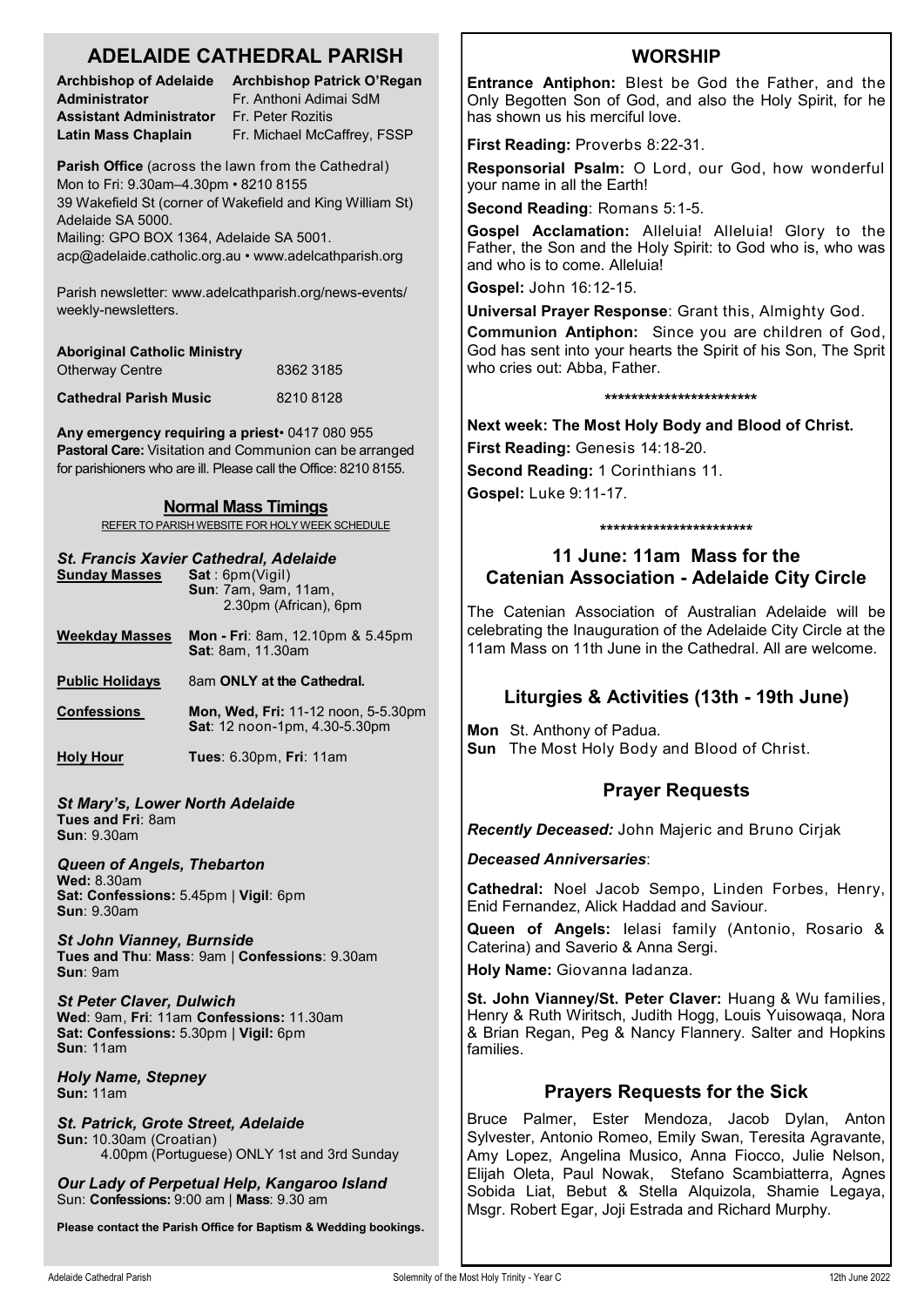# **3 July: Walking In the Spirit National Prayer Pilgrimage**

People across the country are invited to participate in a national prayer pilgrimage as the Catholic Church in Australia prepares for the Second Assembly of the Fifth Plenary Council of Australia in Sydney from July 3-9. We pray for the Holy Spirit's guidance and grace for the members who will gather and also for ourselves and the Church, that we may have the courage to follow where God is leading us. For information visit: [www.plenarycouncil.catholic.org.au/walkinginthespirit](http://www.plenarycouncil.catholic.org.au/walkinginthespirit)

# **3 July: Plenary Council Walking In The Spirit**

The Walking in the Spirit prayer campaign began on Easter Sunday and runs until the Second Assembly, which opens on Sunday July 3. Resources have been created for use by individuals, families, schools, parishes and other Catholic communities. Visit: [www.plenarycouncil.catholic.org.au/walkinginthespirit/](https://aus01.safelinks.protection.outlook.com/?url=http%3A%2F%2Fwww.plenarycouncil.catholic.org.au%2Fwalkinginthespirit%2F&data=04%7C01%7Cjbradshaw%40adelaide.catholic.org.au%7C84992dbcff244f546e4f08da16cc8598%7Cfe51d108d61d407cbcaaaab5af82a7ac%7C1%7C0%7C637)

# **3-10 July: National NAIDOC Week**

Every year, on the first Sunday in July, Catholics come together across Australia to acknowledge and celebrate the gifts of Australia's First Peoples in the Catholic Church. This year is particularly important because of the need to reconnect due to the COVID 19 Pandemic and its impact on the ways in which we interacted and made contact with one another. For 2022 NATSICC is asking for everyone to come together, but also consider practical ways in which they can support Australia's First Peoples - not just for this special day, but every day.

## **24 July: Second World Day for Grandparents and the Elderly**

Pope Francis has proclaimed the Second World Day for Grandparents and the Elderly to be held on Sunday 24th July 2022. In announcing this, Pope Francis has chosen the theme



"In old age they will still bear fruit." - Psalm 92:15.

It is held on the fourth Sunday of July, close to the liturgical memorial of Saints Joachim and Anne, the grandparents of Jesus. The Holy Father said he instituted the World Day of Grandparents and the Elderly because "grandparents are often forgotten, and we forget this wealth of preserving roots and passing on" what the elderly have received. He emphasised the importance of grandparents and grandchildren getting to know one another, because "as the prophet Joel says, grandparents seeing their grandchildren dream," while "young people, drawing strength from their grandparents, will go forward and prophesy."

**Our Parish will be celebrating this special day in all our churches at the Sunday Mass with a special blessing. We request all our parishioners to attend with their grandparents in large numbers. The Mass timings are as follows:**

**Cathedral: 11am Queen of Angels: 9.30am St. Peter Claver: 11am St. Mary's: 9.30am Holy Name: 11am St. John Vianney: 9.00am**



With Pentecost upon us, be moved to grow strength and diversity in your community. Since 1961 Palms Australia has prepared individuals and organisations to work effectively in culturally diverse environments and situations.

Drawing on our experience we offer the **[Neighbours](https://aus01.safelinks.protection.outlook.com/?url=https%3A%2F%2Fpalms.org.au%2Fneighbours-without-borders%2F&data=05%7C01%7Ccfernandez%40acp.adelaide.catholic.org.au%7C721743d533f344113b2a08da42cde160%7Cfe51d108d61d407cbcaaaab5af82a7ac%7C1%7C0%7C63789574925)  [Without Borders](https://aus01.safelinks.protection.outlook.com/?url=https%3A%2F%2Fpalms.org.au%2Fneighbours-without-borders%2F&data=05%7C01%7Ccfernandez%40acp.adelaide.catholic.org.au%7C721743d533f344113b2a08da42cde160%7Cfe51d108d61d407cbcaaaab5af82a7ac%7C1%7C0%7C63789574925)** 3-day residential cross-cultural training for advocates and leaders seeking to enrich their community by engaging the diversity of their people. In today's world a community without diverse inputs struggles to find solutions to evolving issues. Participants in the course will be guided to [ascertain, analyse, and act o](https://aus01.safelinks.protection.outlook.com/?url=https%3A%2F%2Fpalms.org.au%2Fneighbours-without-borders%2Fapproach-and-methodology%2F&data=05%7C01%7Ccfernandez%40acp.adelaide.catholic.org.au%7C721743d533f344113b2a08da42cde160%7Cfe51d108d61d407cbcaaaab5af8)n the opportunities for their community to achieve the potential diversity provides to grow greater capacity.

You can learn more, including some practical and conceptual tools, at a free webinar at 5.30pm AEST on Thursday 30 June 2022. Register: <https://bit.ly/3NMebVI>

# **Konkani Mass - Konkani Community**

The Konkani community is holding a Konkani Mass at Sacred Heart Church, Hindmarsh at 6pm, on June 11, on the occasion of the Feast of the Most Holy Trinity. Fr. Santosh Pereira MSFS will celebrate the Mass. All are welcome.

# **Adelaide Cathedral Parish RCIA program**

Adults who are interested in knowing more about the Catholic faith and becoming a Catholic, the RCIA program will begin shortly. Kindly contact the parish office via email: acp@adelaide.catholic.org.au or call 82108155 to register your interest in joining the program.

## **Adult Confirmation in September 2022**

Adult Confirmation will be held this year on **Saturday 3rd September** at the 6pm Mass in St. Francis Xavier's Cathedral. This is for adults who were baptised as children and who have missed celebrating Confirmation. Anyone wishing to receive this sacrament please contact Kathy Horan via email: [khoran@adelaide.catholic.org.au.](mailto:khoran@adelaide.catholic.org.au) There will be two preparation sessions held from 2.30-4pm on Saturday, August 20th and August 27th.

# **St. Vincent Pallotti Scholarship Trust**

The St Vincent Pallotti Scholarship Trust offers scholarships to enable lay people to further their understanding and skills in leadership/ministry or a specialised activity, such as promoting faith enhancement, social justice and pastoral care. Closing date for application is July 29. More information and application forms available at https://bit.ly/3lIIAIr

## **Mary MacKillop Museum**

If you haven't already visited the museum, this four minute video introduction might whet your appetite: [https://bit.ly/390UxGE.](https://bit.ly/390UxGE) Come any day, Sunday to Tuesday, between 10am and 4pm. Bring the family as there's plenty to see and do for children.